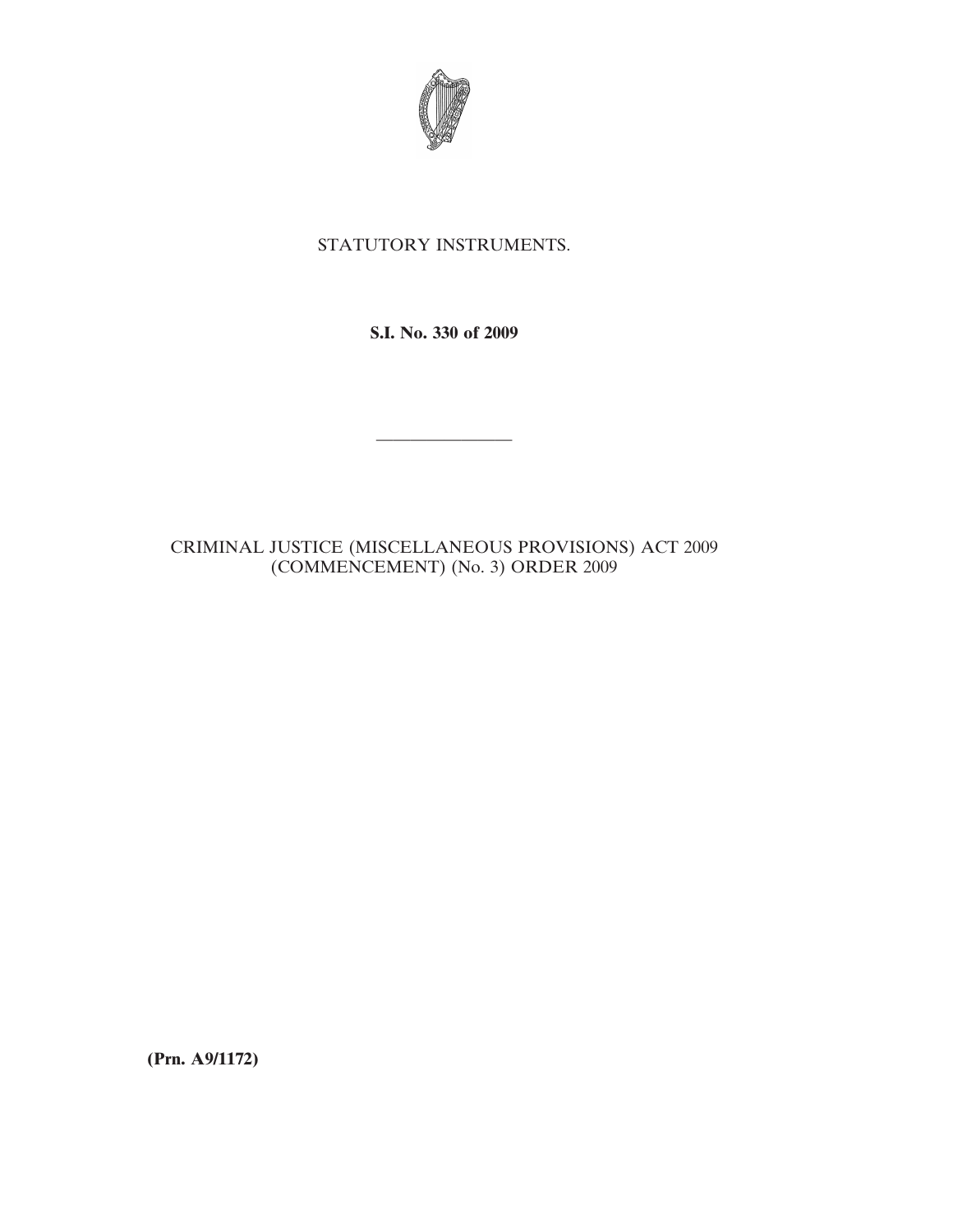## CRIMINAL JUSTICE (MISCELLANEOUS PROVISIONS) ACT 2009 (COMMENCEMENT) (No. 3) ORDER 2009

I, DERMOT AHERN, Minister for Justice, Equality and Law Reform, in exercise of the powers conferred on me by section 1(3) of the Criminal Justice (Miscellaneous Provisions) Act 2009 (No. 28 of 2009), hereby order as follows:

1. This Order may be cited as the Criminal Justice (Miscellaneous Provisions) Act 2009 (Commencement) (No. 3) Order 2009.

2. The 25th day of August, 2009 is appointed as the day on which—

- (*a*) Part 2,
- (*b*) sections 45 and 46,
- (*c*) section 48 (other than paragraph (*c*)(iii)), and
- (*d*) sections 49 to 51,

of the Criminal Justice (Miscellaneous Provisions) Act 2009 (No. 28 of 2009) shall come into operation.

GIVEN under my Official Seal, L.S. 20 August 2009.

> DERMOT AHERN, Minister for Justice, Equality and Law Reform.

*Notice of the making of this Statutory Instrument was published in "Iris Oifigiu´il" of* 25*th August*, 2009.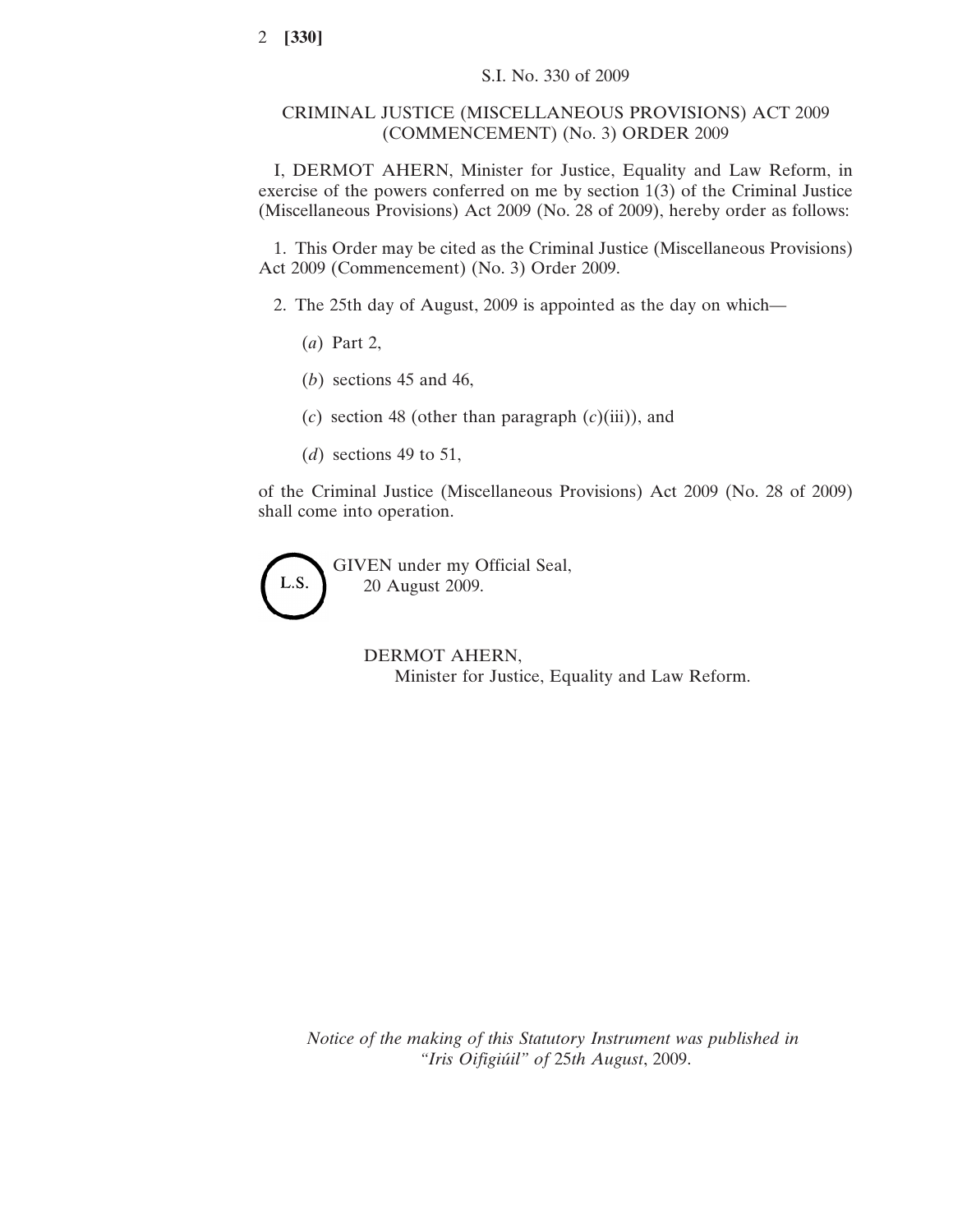**[330]** 3

## EXPLANATORY NOTE

*(This note is not part of the Instrument and does not purport to be a legal interpretation.)*

This Statutory Instrument brings into operation certain provisions of the Criminal Justice (Miscellaneous Provisions) Act 2009.